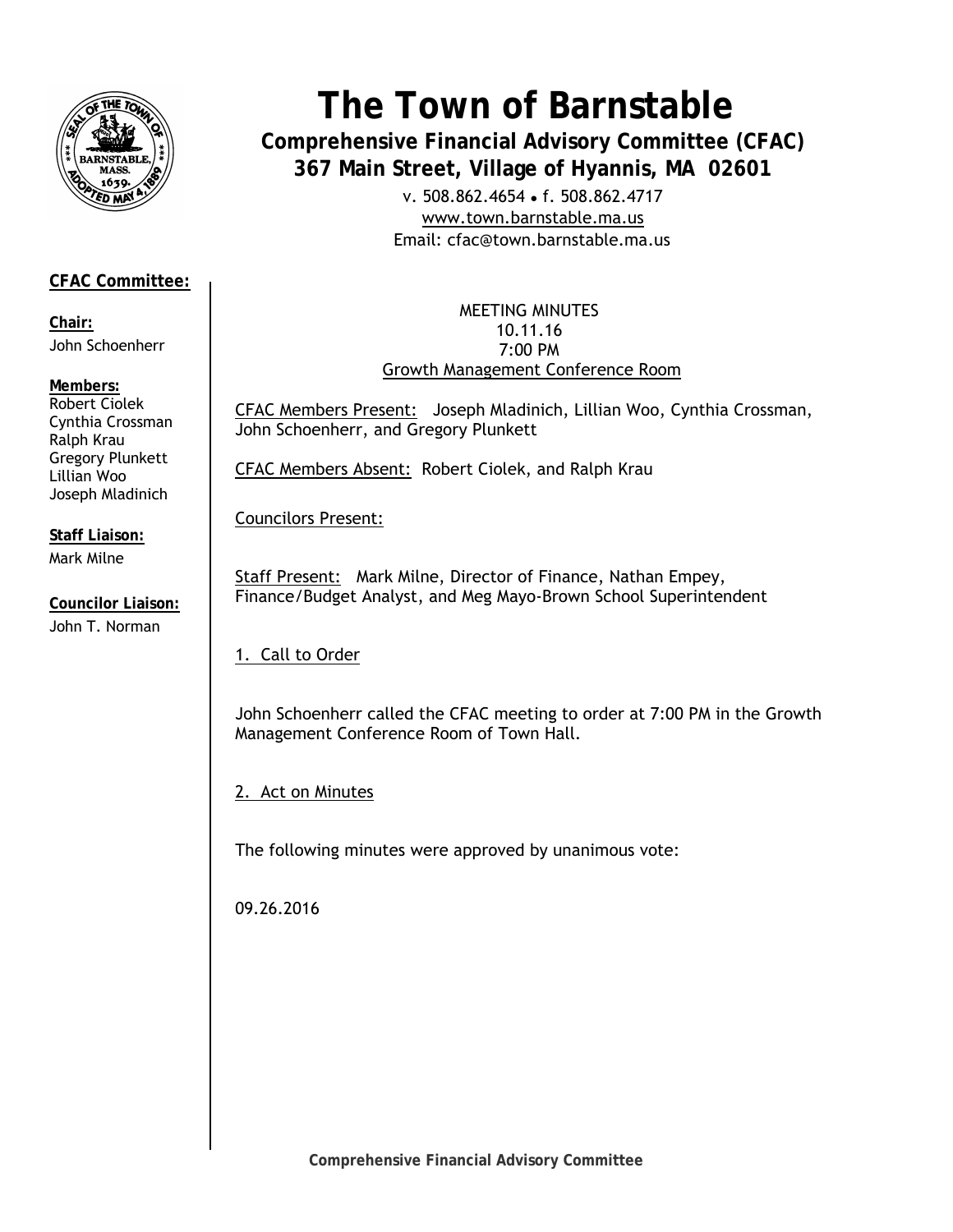#### 3. New Business

 The committee met with Barnstable's new School Superintendent Meg Mayo-Brown. Meg was former School Superintendent in Fall River since 2009 and had been in the school district since 2003. The new Superintendent noted Barnstable offers tremendous support for its schools, a well-run system, and that consolidation of finances and human resources between the schools and municipal is a model for the state.

 Her entry plan as new Superintendent is to get a sense of the community and meet with interest groups. This will provide an opportunity to understand what is important, their values, and direction of the community. Barnstable's school district is becoming highly diverse. How do we service this growing diverse student population? We can build capacity of our educators through additional training, and ensuring funding is aligned with our goals. The Superintendent met with 45 administrators throughout Barnstable's school district, including principals, to create four key goals: high quality curriculum, rigorous school system, system of support, and collecting data. A key factor includes creating a system of support, so that 80% of students complete the initial dose of instructions. Another key factor is making decisions based on hard data points. There is a wealth of data available to help incorporate best practices such as new learning tools. Committee members asked if performance measures would be used to evaluating administrators to benchmarked goals. Meg noted teachers need the flexibility on how to teach the curriculum. Members also asked if a school district assessment is being conducted. Meg responded that state targets provide early advice of change with short and long-term outcomes based on the data. At a minimum, the school district should exceed the state minimum targets.

 Committee members asked Meg about Question 2 on the state ballot to lift the charter school cap. Meg responded that parents should be able to have a choice and want to have options available to them. She also felt the school district should be a provider first and be able to provide those options, and that charter schools service such a small percentage of the population. There are also economies of scale within a public school district.

 The Superintendent noted future challenges are focused on the English Language Leaners (ELL) and transitioning students. There are currently 32 languages spoken in the school district and 530 ELL students out of 5,000 students in the district. Furthermore, students transition frequently between schools and districts between grade levels. Meg noted a new model is needed in the future to reduce the number of transitioning students.

 Barnstable's school budget process has begun, which Meg informed the committee the budget process is different from Fall River. Fall River receives 80% of its school budget as state aid. This had created numerous constraints for Fall River's school budget when trying to incorporate sound financial planning or long term planning. The committee voiced concern about the bus transportation contracts. Due to the one provider on Cape, there is limited competition on Cape Cod for school transportation providers. Meg noted the school finance team is looking at different models or contract durations for more favorable cost. In addition, health insurance premiums are a concern amongst the teachers union. Currently, the town pays the state minimum requirement of 50% while other communities contribute as much as 80%. This can make it difficult to retain talent as a teacher may seek benefits that are more favorable elsewhere.

 Committee asked the Mark Milne if Question 2 on the state ballot passes, what would be the impact to the town? Mark didn't expect additional charter schools at this time. Currently, charter schools must get state approval to expand campuses and student enrolments. The town pays \$2.7 million annually to local charter schools for 226 students from Barnstable. If those students were to transition back into the Barnstable school district costs to the charter schools would go away. Barnstable needs to create a strong public school system to attract students away from the local charter schools.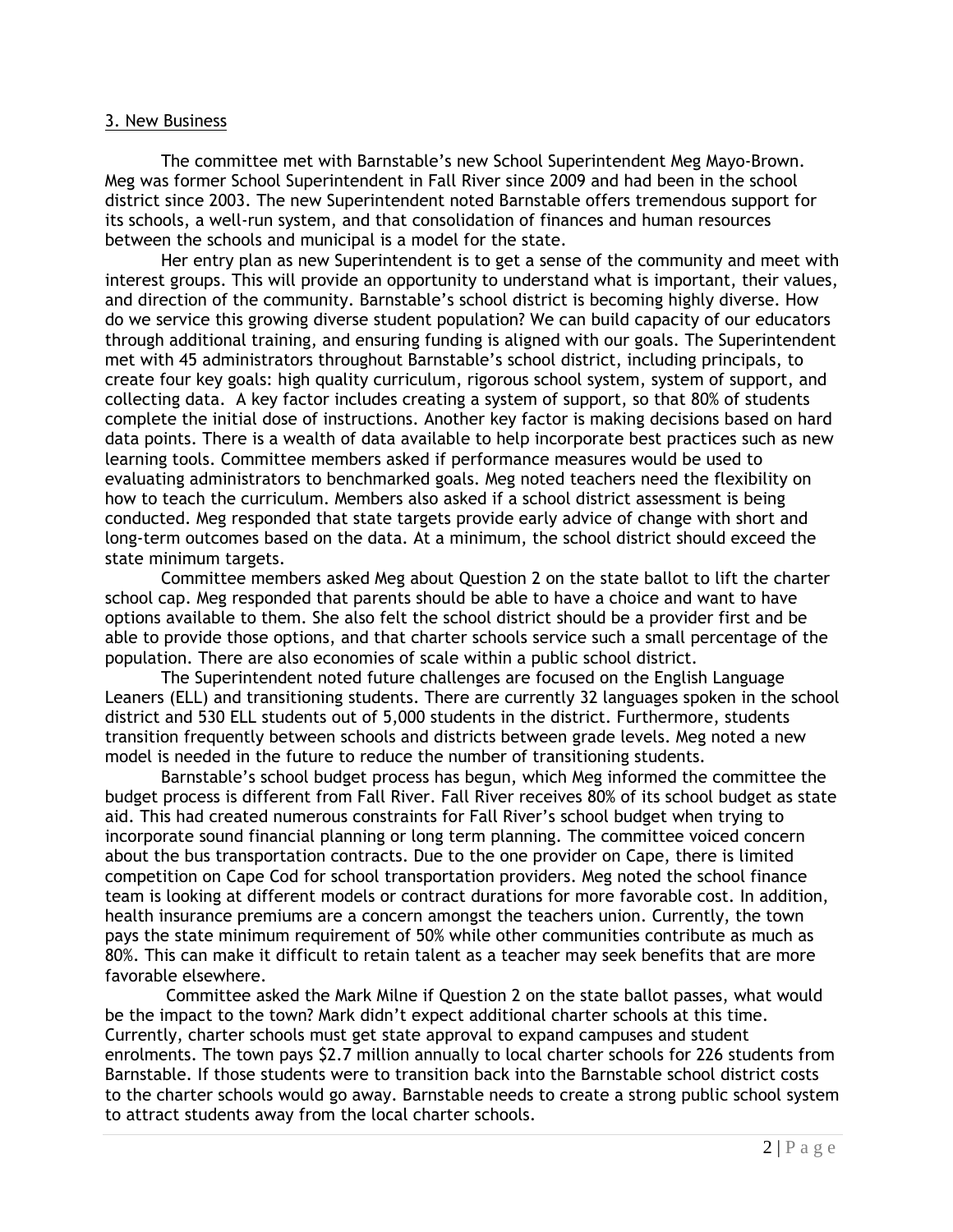CFAC members voted unanimously to approve the FY16 CFAC Annual Report to be provided to the Town Manager's office for review.

 Director of Finance Mark Milne reviewed the estimated and uncertified free cash/surplus calculations for the town's general fund and enterprise funds as of June 30, 2016. The Division of Local Services will review and certify these free cash/surplus calculations. Free cash represents cash free and clear of any encumbrances, which is available for future appropriations. Potential increase in free cash is due to positive budgetary variances caused by revenues exceeding estimates and unexpended appropriations. Most funds saw an increase year-over-year free cash/surplus. The town's general fund estimated free cash of \$13.1 million, which is slightly down from last year. Enterprise funds estimated surplus: Airport \$2.7 million, Golf \$727k, Solid Waste \$2.4 million, Sewer \$8.4 million, Water \$3.4 million, Marinas \$765k, Sandy Neck \$714k, HYCC \$501k. Committee inquired if Mark felt any of these numbers were abnormally high or low. Mark felt HYCC was low, but emphasized it still is a relatively new enterprise fund, and that building up reserves takes time. He would also like to see the golf enterprise fund be higher for rainy days and seasonality factors. Furthermore, Hyannis golf course is also old with potential unforeseen costs to infrastructure. Working capital, age of infrastructure, and unforeseen events are important factors to consider with free cash levels.

 Mark M. reviewed the FY 2018 Budget Action Calendar with the committee. Notable dates mentioned below.

- Nov  $14<sup>th</sup>$  department capital submissions are due
- Dec 15<sup>th</sup> Town Council will vote for a new president/vice president (annual process)
- Dec 21<sup>st</sup> departments operating budget submissions are due
- Jan 18<sup>th</sup> department operating narratives are due
- Mar 15<sup>th</sup> Town Manger recommended FY18 Capital Budget due
- Apr 6<sup>th</sup> CFAC will submit their review of recommended FY18 Capital Budget
- May 4<sup>th</sup> Town Manager FY18 Operating Budget due
- June 1<sup>st</sup> CFAC submits their review of recommended FY18 Operating Budget

CFAC assigned preliminary members to the capital and operating subcommittees as follows:

Capital Subcommittee: Gregory Plunkett, Robert Ciolek, Cynthia Crossman, and Ralph Krau

Operating Subcommittee: John Schoenherr, Lillian Woo, Joseph Mladinich, and Allen Fullerton

#### 4. Other matters not reasonably anticipated by the chair

 Mark noted CFAC could meet with Public Works and school department to review highest priority capital projects. Nov 22<sup>nd</sup> the Town Manager will begin his' formal review of CIP projects.

 Lillian Woo mentioned Water Resource Advisory Committee (WRAC) has not yet consolidated around a plan, and that CFAC Subcommittee to WRAC will continue to work with them.

 The shooting range is currently in the process of going through a land swap, which will swap local conservation land for the state owned shooting range parcel. This will allow Barnstable to reopen the shooting range, and thus minimize the cleanup cost. If the shooting range were to close, Barnstable would be responsible for cleaning